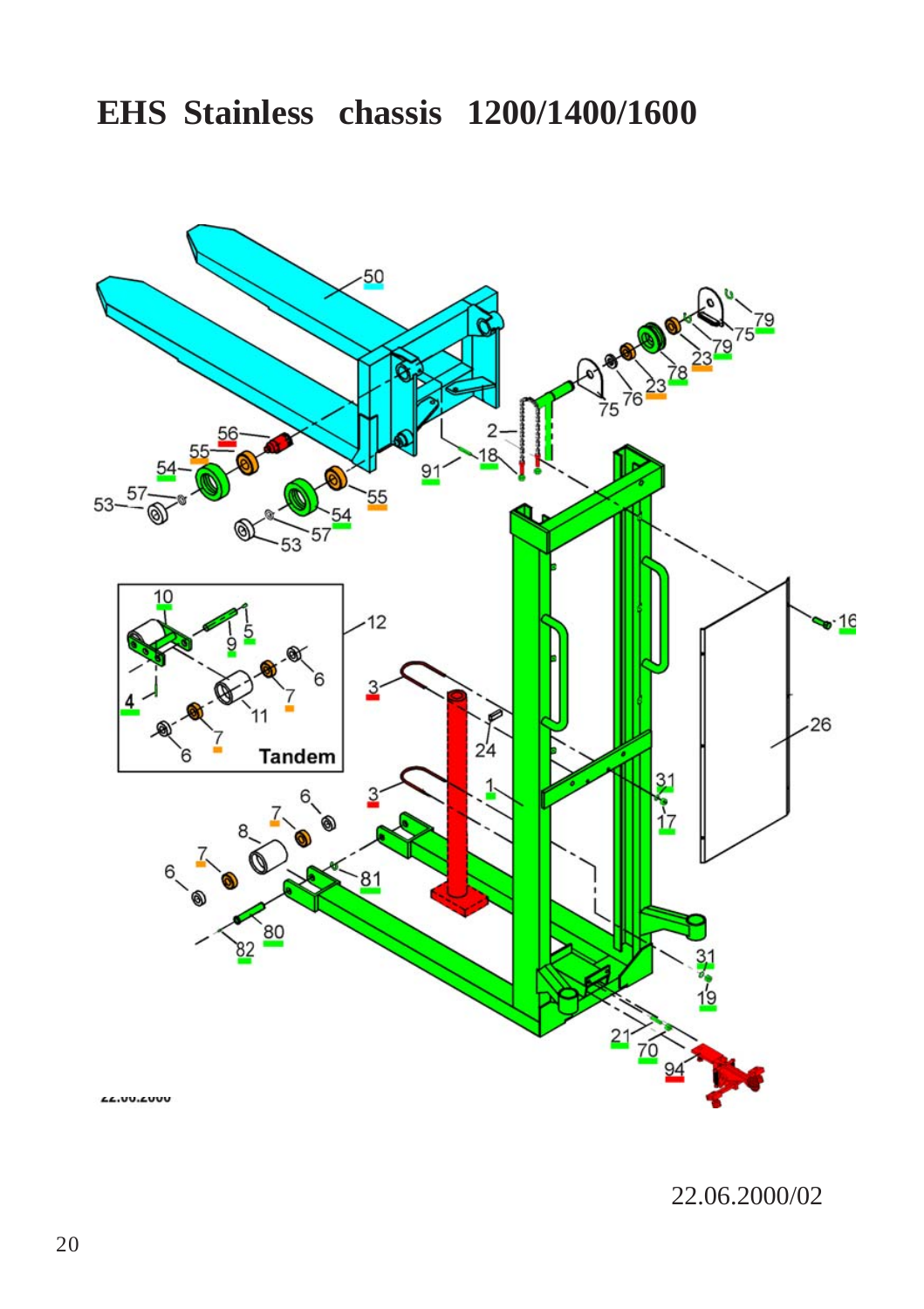|                | <b>Spare Parts List</b> | <b>EHS</b> Stainless - Chassis                                                    |                                                | 1000/1200 1000/1400<br>1000/1600              |                                                          | 02-04-2003     |                 |
|----------------|-------------------------|-----------------------------------------------------------------------------------|------------------------------------------------|-----------------------------------------------|----------------------------------------------------------|----------------|-----------------|
| Pos.           | Part no.                | <b>Benævnelse</b>                                                                 | <b>Description</b>                             | Benennung                                     | <b>Désignation</b>                                       | Pcs.           | Mat. spec.      |
|                |                         | 300667RFChassis 1200                                                              | Chassis 1200                                   | Chassis 1200                                  | Châssis 1200                                             |                |                 |
| $\mathbf{1}$   |                         | 300620RFChassis 1400                                                              | Chassis 1400                                   | Chassis 1400                                  | Châssis 1400                                             | $\mathbf{1}$   | <b>AISI 304</b> |
|                |                         | 300616RFChassis 1600                                                              | Chassis 1600                                   | Chassis 1600                                  | Châssis 1600                                             |                |                 |
|                | 403688E                 | Løftekæde kpl. 1200                                                               | Lifting chain cpl. 1200                        | Hubkette kpl. 1200                            | Chaîne de levage, cpl. 1200                              |                |                 |
| $\overline{2}$ | 402704E                 | Løftekæde kpl.                                                                    | Lifting chain cpl.                             | Hubkette kpl.                                 | Chaîne de byage, cpl                                     | $\overline{c}$ |                 |
|                |                         | 1400/1600                                                                         | 1400/1600                                      | 1400/1600                                     | 1400/1600                                                |                |                 |
| 3              | 400874<br>401970        | Spændebøjle, lang<br>Spændebøjle, kort                                            | Clamp, long<br>Clamp, short                    | Spannbügel, lang<br>Spannbügel, kurz          | Etrier de serrage, long<br>Etrier de serrage, court      | $\overline{c}$ | El.galvanized   |
| 4              | 937440                  | Rørstift                                                                          | Tubular pin                                    | Rohrstift                                     | Goupille cylindrique                                     | $\overline{4}$ | <b>AISI 304</b> |
| 5              | 990110                  |                                                                                   |                                                |                                               |                                                          | $\overline{4}$ | <b>AISI 304</b> |
|                | 400159                  | Smørenippel<br>Afstandsrør                                                        | Lubricator nipple                              | Schmiernippel<br>Abstandrohr                  | Bouchon graisseur                                        | $\overline{4}$ | Plastic         |
| 6<br>7         |                         |                                                                                   | Spacer pipe                                    |                                               | Tube entretoise                                          | $\overline{4}$ |                 |
|                | 946243                  | Kugleleje                                                                         | <b>Ball bearing</b>                            | Kugellager                                    | Roulement à billes                                       |                | Rubber sealed   |
| 8              | 3000401<br>300037       | Gaffelhjul, nylon<br>Gaffelhjul, polyurethan                                      | Fork wheel, nylon<br>Fork wheel, polyure thane | Gabelrolle, Nylon<br>Gabelrolle, Polyurethane | Galet de fourche, nylon<br>Galet de fourche, polyuréthan | $\overline{c}$ |                 |
| 9              | 400163                  | Tandem aksel                                                                      | Tandem axle                                    | Achse f. Tandem                               | Axe de tandem                                            | $\overline{4}$ | <b>AISI 304</b> |
|                |                         |                                                                                   |                                                |                                               |                                                          | $\overline{c}$ |                 |
| 10             | 403585                  | Tandemgaffel.                                                                     | Tandem fork                                    | Tandem Gabel.                                 | Fourche de tandem                                        |                | <b>AISI 304</b> |
| 11             | 4001641<br>401164       | Tandemhjul, nylon                                                                 | Tandem wheel, nylon                            | Tandemrolle, Nylon                            | Roue de tandem, nylon                                    | $\overline{4}$ |                 |
|                | 403595                  | Tandemhjul, polyurethan<br>Tandem kpl. nylon                                      | Tandem wheel, poly.                            | Tandemrolle, Poly.                            | Roue de tandem, poly.<br>Tandem complet, nylon           |                |                 |
| 12             | 403594                  | Tandem kpl. polyurethan                                                           | Tandem cpl. nylon<br>Tandem cpl. poly.         | Tandem kpl. Nylon<br>Tandem kpl. Polyurethan  | Tandem complet, poly.                                    | $\overline{2}$ | Semi-stainless  |
| 16             | 917613                  | <b>Skrue</b>                                                                      | Screw                                          | Schraube                                      | Vis                                                      | 6              | <b>AISI 304</b> |
| 17             | 927081                  | Topmøtrik                                                                         |                                                | Hubmutter                                     | Ecrou du sommet                                          | $\overline{2}$ | <b>AISI 304</b> |
|                |                         |                                                                                   | Top nut                                        |                                               |                                                          | $\overline{4}$ |                 |
| 18             | 917122                  | Sikringsmøtrik                                                                    | Lock nut                                       | Gegenmutter                                   | Ecrou de verrouillage                                    |                | <b>AISI 304</b> |
| 19             | 927082                  | Sikringsmøtrik                                                                    | Lock nut                                       | Gegenmutter                                   | Ecrou de verrouillage                                    | $\mathfrak{2}$ | <b>AISI 304</b> |
| 21             | 910031                  | Pinolskrue                                                                        | Pointed screw                                  | Reitstockschraube                             | Vis pivot                                                | $\overline{c}$ | <b>AISI 304</b> |
| 23             | 946053                  | Kugleleje                                                                         | <b>Ball</b> bearing                            | Kugellager                                    | Roulement                                                | $\overline{4}$ | Rubber sealed   |
| 24             | 400873                  | Cylinderafstandsstykke                                                            | Spacer pipe                                    | Abstandsrohr                                  | Tube entretoise                                          | 1              |                 |
|                | 403515                  | Beskyttelsesskærm 1200 Safetyguard 1200                                           |                                                | Schutzschirm 1200                             | Écran de protection                                      |                |                 |
| 26             | 403514<br>403513        | Beskyttelsesskærm 1400 Safetyguard 1400<br>Beskyttelsesskærm 1600Safetyguard 1600 |                                                | Schutzschirm 1400<br>Schutzschirm 1600        | Écran de protection<br>Écran de protection               | 1              | Polycarbonate   |
| 31             | 928080                  | <b>Skive</b>                                                                      | Washer                                         | Scheibe                                       | Rondelle                                                 | $\overline{4}$ | <b>AISI 304</b> |
| 50             |                         | 305034-4 Gaffelkonsol                                                             | Fork bracket                                   | Gabelträger                                   | Console de fourche                                       | $\mathbf{1}$   | Acid resistant  |
| 53             | 400173                  | Nylonrulle                                                                        |                                                | Nylonrolle                                    |                                                          | $\overline{4}$ | Plastic         |
| 54             |                         |                                                                                   | Nylon roll                                     |                                               | Roulette nylon                                           | $\overline{4}$ | <b>AISI 304</b> |
|                | 401936RF Mastrulle      |                                                                                   | Mast roll                                      | Mastrolle                                     | Rouleau du mât                                           |                |                 |
| 55             | 946273                  | Kugleleje                                                                         | <b>Ball bearing</b>                            | Kugellager                                    | Roulement à billes                                       | $\overline{4}$ | Rubbersealed    |
| 56             | 402826                  | Ekcentrisk rulle                                                                  | Eccentric roll                                 | Exzentrischer Rolle                           | Rouleau excentrique                                      | $\overline{c}$ | El.galvanized   |
| 57             | 400159                  | <b>Skive</b>                                                                      | Washer                                         | Scheibe                                       | Rondelle                                                 | $\overline{4}$ | Plastic         |
| 70             | 927100                  | Møtrik                                                                            | Nut                                            | Mutter                                        | Ecrou                                                    | $\overline{2}$ | <b>AISI 304</b> |
| 75             | 402263                  | Beskyttelsesskærm, rulle                                                          | Safety guard, roll                             | Schutzschirm, Rolle                           | Ecran de protection, rouleau                             | $\overline{4}$ | Plastic         |
| 76             | 402449                  | <b>Afstandsring</b>                                                               | Spacer ring                                    | Abstandring                                   | Rondelle                                                 | $\overline{2}$ | Plastic         |
| 78             | 402325RFK æderulle      |                                                                                   | Chain roller                                   | Kettenrolle                                   | Rouleau de chaîne                                        | $\overline{2}$ | <b>AISI 304</b> |
| 79             | 933251                  | Låsering                                                                          | Locking ring                                   | Schließring                                   | Circlip                                                  | $\overline{4}$ | <b>AISI 304</b> |
| 80             | 401932RF Hjulaksel      |                                                                                   | Wheel axle                                     | Radachse                                      | Axe de roue                                              | $\overline{c}$ | <b>AISI 304</b> |
| 81             | 933201                  | Låsering                                                                          | Locking ring                                   | Schließring                                   | Circlip                                                  | $\overline{c}$ | <b>AISI 304</b> |
| 82             | 990112                  | Smørenippel                                                                       | Lubricator nipple                              | Schmiernippel                                 | Bouchon graisseur                                        | $\overline{c}$ | <b>AISI 304</b> |
| 91             | 917113                  | Pinolskrue                                                                        | Pointed screw                                  | Reitstockschraube                             | Vis pivot                                                | $\overline{4}$ | <b>AISI 304</b> |
| 94             | 160031E Bremse          |                                                                                   | <b>Brake</b>                                   | <b>Bremse</b>                                 | Frein                                                    | $\mathbf{1}$   | El.galvanized   |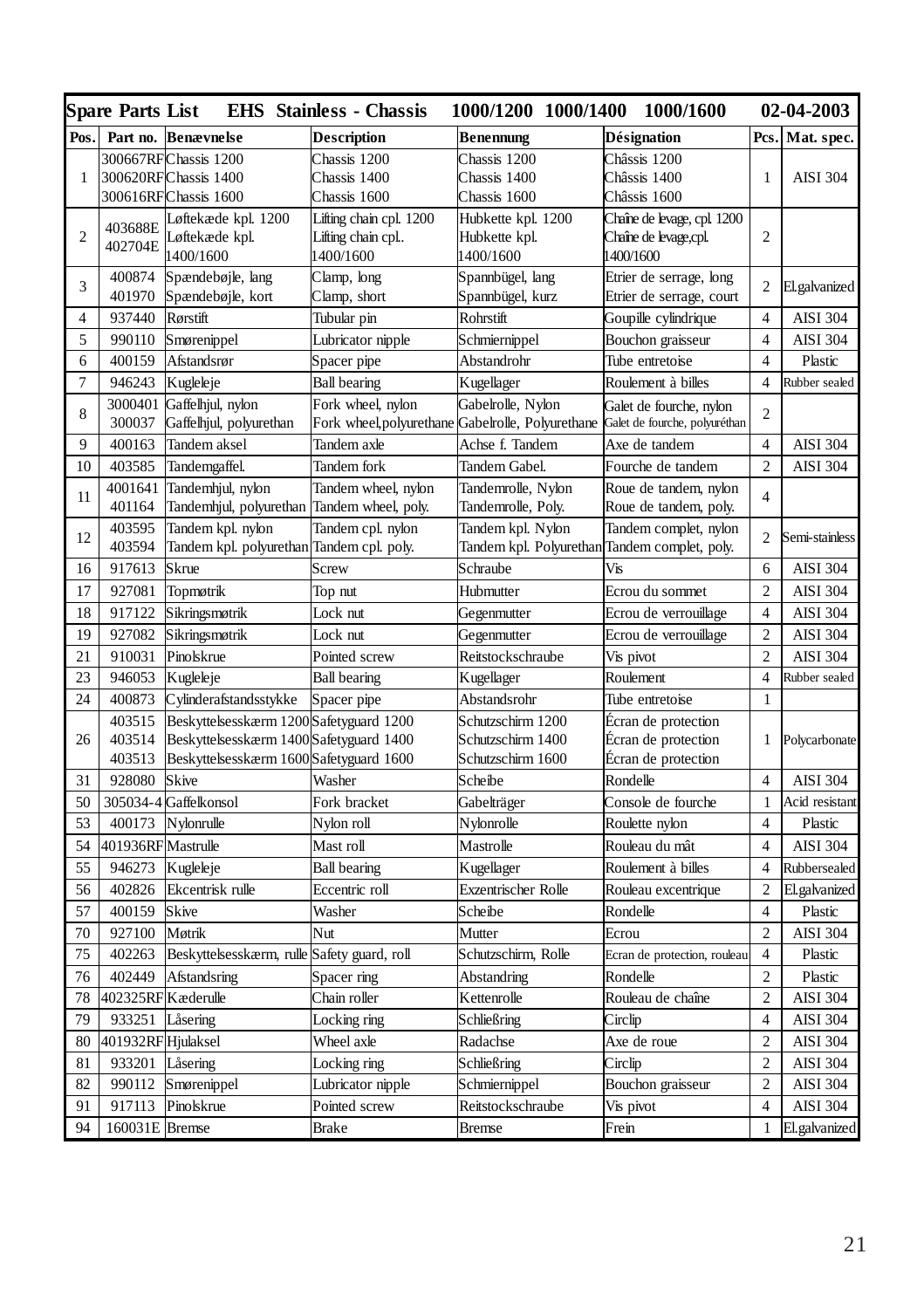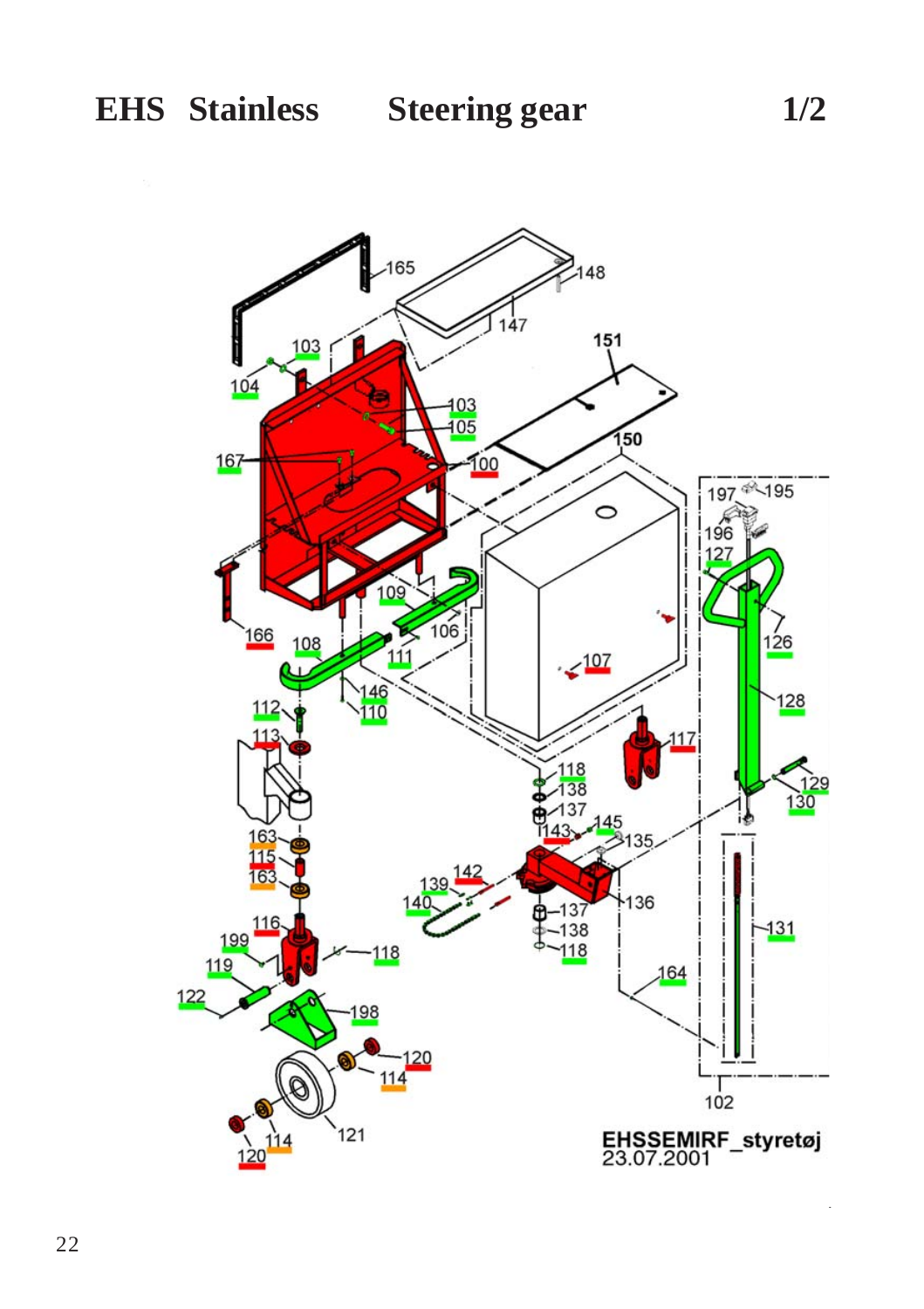| Spare Parts List<br>EHS Stainless - Steering gear |                   |                                              | 19.09.2001                                     |                                           |                                                  |                |                 |
|---------------------------------------------------|-------------------|----------------------------------------------|------------------------------------------------|-------------------------------------------|--------------------------------------------------|----------------|-----------------|
| Pos.                                              | Part no.          | <b>Benævnelse</b>                            | Description                                    | <b>Benennung</b>                          | <b>Désignation</b>                               | Pcs.           | Mat. spec.      |
| 100                                               | 300600E           | Pumpechassis kpl.                            | Pump chassis cpl.                              | Pumpenchassis kpl.                        | Châssis de pompe cpl.                            | 1              | Yellow chrom    |
| 102                                               | 160027            | Håndtag kpl.                                 | Handle cpl.                                    | Deichsel kpl.                             | Timon complet                                    | $\mathbf{1}$   | <b>AISI 304</b> |
| 103                                               | 928121            | Skive                                        | Washer                                         | Scheibe                                   | Rondelle                                         | $\overline{4}$ | <b>AISI 304</b> |
| 104                                               | 927122            | Sikringsmøtrik                               | Lock nut                                       | Gegenmutter                               | Ecrou de verrouillage                            | $\overline{c}$ | <b>AISI 304</b> |
| 105                                               | 917240            | Sætskrue                                     | Screw                                          | Schraube                                  | Vis                                              | $\overline{2}$ | AISI 304        |
| 106                                               | 990006            | Plastring f/vingeskrue                       | Plastic ring f/wing screw                      | Kunststoffring f<br>Flügelschraube        | Anneau plastique pr. vis<br>á ailettes           | 2              |                 |
| 107                                               | 990005            | Vingeskrue t/skærm                           | Wing screw                                     | Flügelschraube                            | Vis á ailettes                                   | 2              | Yellow chrom    |
| 108                                               | 403653            | Kædeskærm, venstre                           | Chain quard, left                              | Kettenschirm, links                       | Couvre-chaîne                                    | $\mathbf{1}$   | <b>AISI 304</b> |
| 109                                               | 403654            | Kædeskærm, højre                             | Chain quard, right                             | Kettenschirm, rechts                      | Couvre-chaîne                                    | $\mathbf{1}$   | <b>AISI 304</b> |
| 110                                               | 917616            | Skrue                                        | Screw                                          | Schraube                                  | Vis                                              | $\overline{c}$ | <b>AISI 304</b> |
| 111                                               | 917610            | Skrue                                        | Screw                                          | Schraube                                  | Vis                                              | $\overline{c}$ | <b>AISI 304</b> |
| 112                                               | 917121            | Skrue                                        | Screw                                          | Schraube                                  | Vis                                              | $\overline{2}$ | <b>AISI 304</b> |
| 113                                               | 400624E           | Afdækningsskive                              | Cover disk                                     | Abdeckscheibe                             | Rondelle couvre-joints                           | 2              | Yellow chrom    |
| 114                                               | 946253            | Kugleleje                                    | <b>Ball bearing</b>                            | Kugellager                                | Roulements á biles                               | $\overline{4}$ | Rubber sealed   |
| 115                                               | 400647            | Afstandsrør, hjulgaffel                      | Spacer pipe, wheel fork                        | Abstandrohr, radgabel                     | Tube entretoise, Etrier de<br>galet              | 2              | El galv.        |
| 116                                               |                   | 400604VE Kædehjulgaffel, venstre             | Chain wheel fork, left                         | Ketten-Radgabel, links                    | Etrier de galet á chaîne                         | $\mathbf{1}$   | Yellow chrom    |
| 117                                               |                   | 400604HE Kædehjulgaffel, højre               | Chain wheel fork, right                        | Ketten-Radgabel,<br>rechts                | Etrier de galet á chaîne                         | 1              | Yellow chrom    |
| 118                                               | 933251            | Låsering                                     | Locking ring                                   | Schließring                               | Circlip                                          | 4              | <b>AISI 304</b> |
| 119                                               |                   | 401484RF Styrehjulaksel                      | Steering wheel axle                            | Lenkrolle achse                           | Axe de roue                                      | $\overline{c}$ | <b>AISI 304</b> |
| 120                                               | 400618            | Afstandsrør, styrehjul                       | Spacer pipe                                    | Abstandsrohr                              | Tube entretoise                                  | $\overline{4}$ | El galv.        |
| 121                                               | 4039031<br>300048 | Styrehjul, nylon<br>Styrehjul, polyuretan    | Steering wheel, nylon<br>Steering wheel, poly. | Lenkrolle, Nylon<br>Lenkrolle, Polyuretan | Roue directrice, nylon<br>Roue directrice, poly. | 2<br>2         |                 |
| 122                                               | 990112            | Smørenippel                                  | Lubricator nipple                              | Schmiernippel                             | Bouchon graisseur                                | 2              | <b>AISI 304</b> |
| 126                                               | 927060            | Sikringsmøtrik                               | Lock nut                                       | Gegenmutter                               | Ecrou de verrouillage                            | $\mathbf{1}$   | <b>AISI 304</b> |
| 127                                               | 917635            | Skrue                                        | Screw                                          | Schraube                                  | Vis                                              | $\mathbf{1}$   | <b>AISI 304</b> |
| 128                                               | 403583            | Håndtag Kpl.                                 | Handle cpl.                                    | Deichsel kpl.                             | Timon complet                                    | $\mathbf{1}$   | <b>AISI 304</b> |
| 129                                               | 401014RF          | Tap                                          | Pin                                            | Zapfen                                    | Goupille                                         | 1              | <b>AISI 304</b> |
| 130                                               | 933121            | Låsering                                     | Locking ring                                   | Schließring                               | Circlip                                          | $\overline{c}$ | <b>AISI 304</b> |
| 131                                               | 403679RF          | Fjedertrækstang RF kpl Spring pull rod, cpl. |                                                | Federstange, kpl.                         | Tige de ressort, cpl.                            | $\mathbf{1}$   | <b>AISI 304</b> |
| 135                                               | 530020            | Kabelgennemføring                            | Cable lead-in                                  | Kabeldurchführung                         | Traversée de câble                               | $\overline{c}$ |                 |
| 136                                               | 300504E           | Styrearm 1600/2450                           | Control lever<br>1600/2450                     | Steuerarm<br>1600/2450                    | Bras de commande<br>1600/2450                    | 1              | Yellow chrom    |
| 137                                               | 948259            | Bøsning                                      | <b>Bushing</b>                                 | <b>Buchse</b>                             | Douille                                          | 2              |                 |
| 138                                               | 402449            | Afstandsring, nylon                          | Spacer ring, nylon                             | Abstandsring, nylon                       | Rondelle, nylon                                  | $\overline{c}$ | Nylon           |
| 139                                               | 951007            | Kædesamler                                   | Chain connector                                | Kettensammler                             | Chaînon d'assemblage                             | 4              | <b>AISI 304</b> |
| 140                                               | 400846RF          | Styrehjulskæde                               | Steering wheel chain                           | Steuerradkette                            | Roue directrice                                  | $\overline{c}$ | <b>AISI 304</b> |
| 142                                               | 400605E           | Kædestrammer                                 | Chain connector                                | Kettenspanner                             | Tendeur de chaîne                                | 4              | Yellow chrom    |
| 143                                               | 958135            | Trykfjeder                                   | Spring                                         | Feder                                     | Ressort                                          | $\overline{4}$ | El galv.        |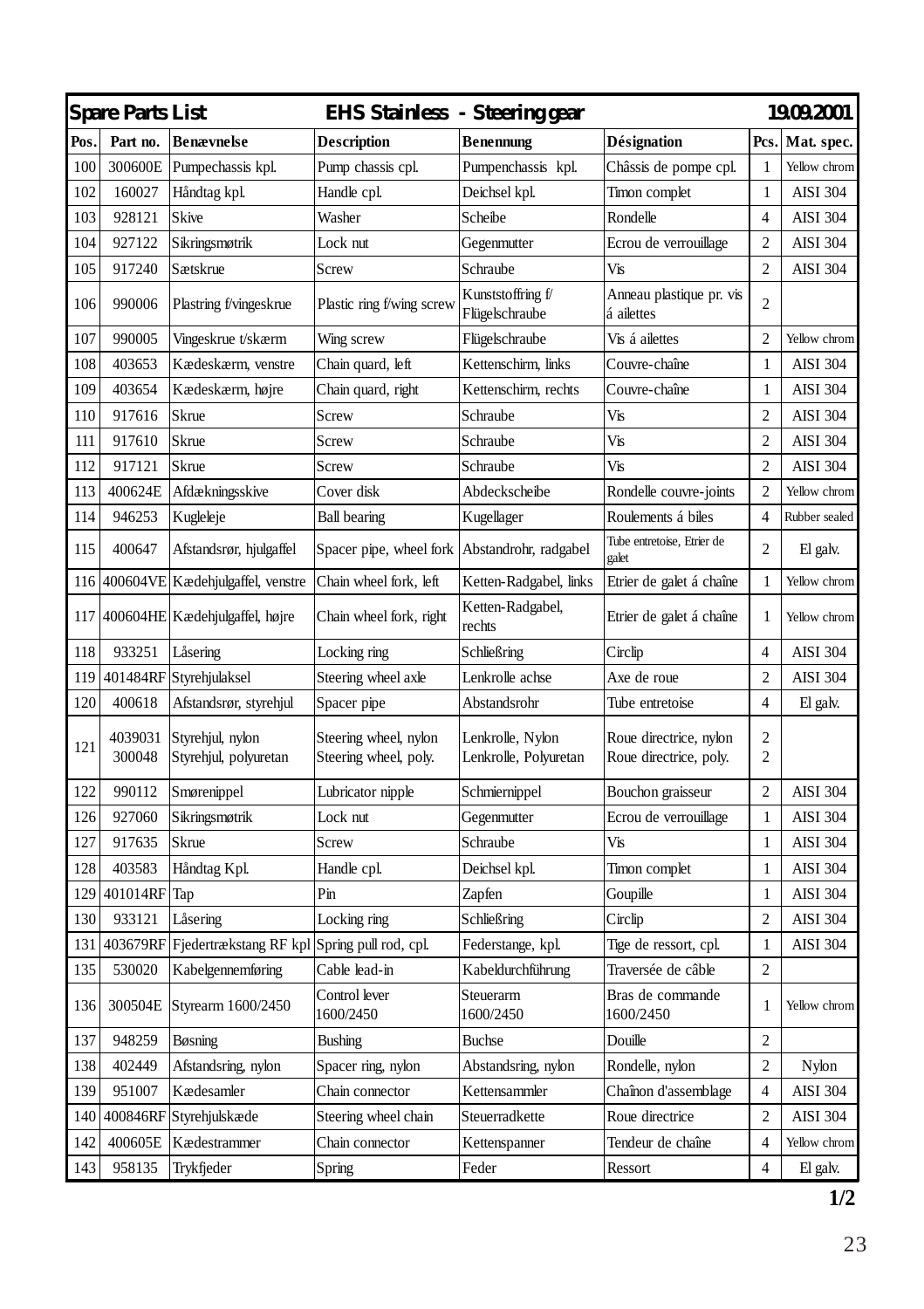

23.07.2001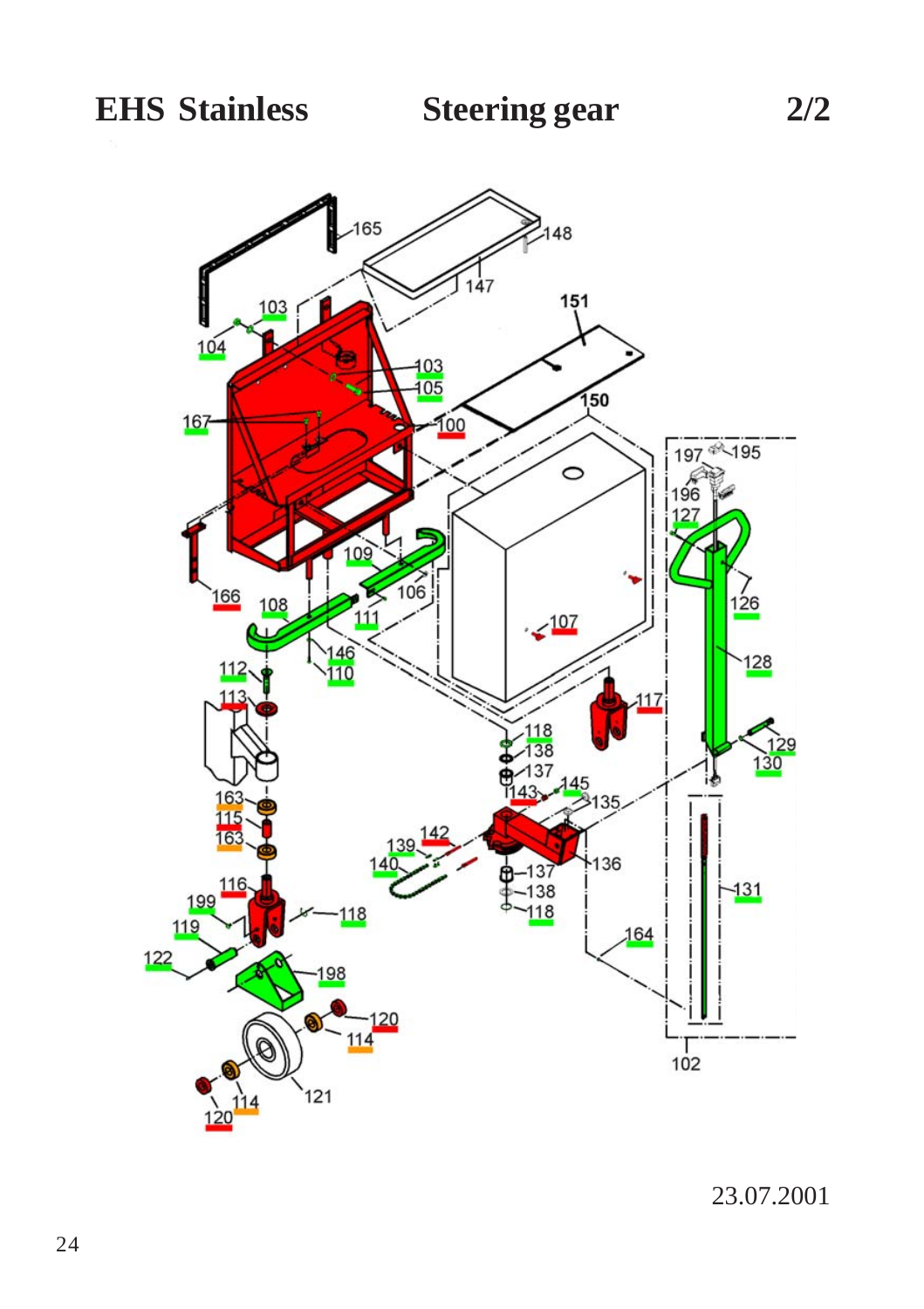| <b>Spare Parts List</b><br><b>EHS Stainless - Steering gear</b><br>continued |          |                                |                       |                       |                         |                | 19.09.2001      |
|------------------------------------------------------------------------------|----------|--------------------------------|-----------------------|-----------------------|-------------------------|----------------|-----------------|
| Pos.                                                                         | Part no. | <b>Benævnelse</b>              | <b>Description</b>    | <b>Benennung</b>      | <b>Désignation</b>      | Pcs.           | Mat. spec.      |
| 145                                                                          | 927082   | Sikringsmøtrik                 | Lock nut              | Gegenmutter           | Ecrou de verrouillage   | 4              | <b>AISI 304</b> |
| 146                                                                          | 928060   | Stjerneskive                   | Toothed washer        | Sternscheibe          | Rondelle                | $\overline{c}$ | <b>AISI 304</b> |
| 147                                                                          | 300601   | Batteri-bakke                  | Case f/battery        | <b>Batteriekasten</b> | Plateau support d'accu  | 1              |                 |
| 148                                                                          | 401467   | Overløbsslange                 | Overflow hose         | Überlaufschlauch      | Tube de trop-plein      | L              |                 |
| 150                                                                          | 160046   | Skærm kpl.                     | Cover cpl.            | Schirm Kpl.           | Ecran compl.            |                |                 |
| 151                                                                          | 403841   | Gummiafskærmning f/pumpechass. | Cover f/pump          | Gummiabdeckung        | Découvert et caoutchouc |                | Plast           |
| 163                                                                          | 946253   | Kugleleje                      | <b>Ball bearing</b>   | Kugellager            | Roulements á billes     | 4              | Rubber sealed   |
| 164                                                                          | 927050   | Sikringsmøtrik                 | Lock nut              | Gegenmutter           | Ecrou de verrouillage   |                | <b>AISI 304</b> |
| 165                                                                          | 403124   | Gummistrop                     | Rubber strap          | Gummiriemen           | Attache et caoutchouc   |                |                 |
| 166                                                                          | 403659   | Ophæng for pumpe               | Hanging f/pump        | Aufhang f/Pumpe       | Accablé de pompe        |                | Yellow chrom    |
| 167                                                                          | 917817   | Skrue                          | Screw                 | Schraube              | <b>Vis</b>              | $\overline{c}$ | <b>AISI 304</b> |
| 195                                                                          | 982143   | Gummihætte                     | Rubber cap            | Gummikappe            |                         |                | Rubber          |
| 196                                                                          | 403992   | Kontaktskærm                   | Contact carrier       | Schalterschirm        | Ecran de contact        | $\mathfrak{D}$ |                 |
| 197                                                                          | 181176   | Håndtagskabel kpl.             | Cable for handle cpl. | Kabel f/Deichsel kpl. | Câble de timon compl.   | 1              |                 |
|                                                                              |          | 198 401483RF Fodbeskytter      | Foot protectors       | Lenkradschirm         | Protecteur de pied      | 2              | <b>AISI 304</b> |
| 199                                                                          | 917810   | Skrue                          | Screw                 | Schraube              | Vis                     | 4              | <b>AISI 304</b> |

**2/2**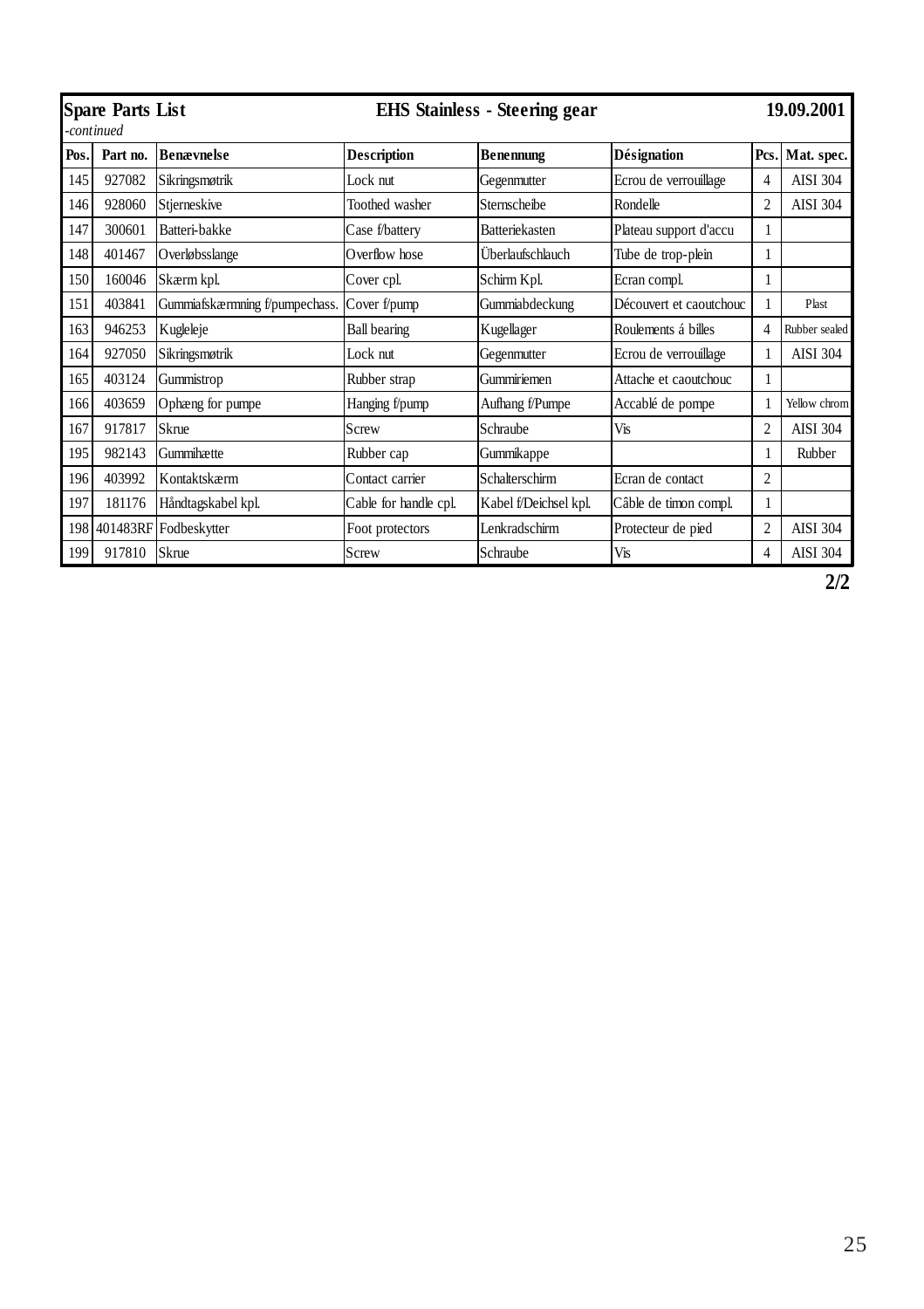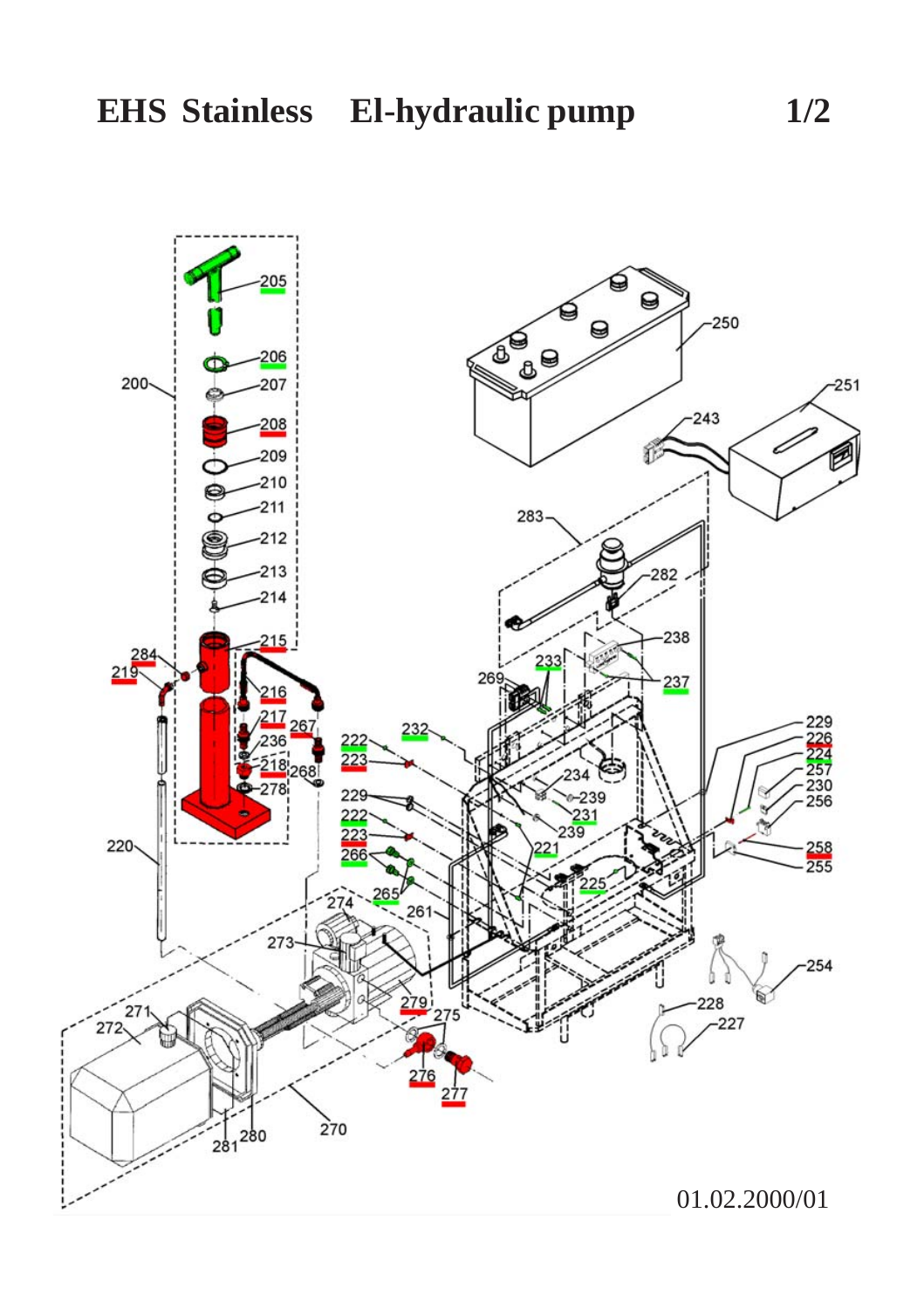|      | <b>Spare Parts List</b> |                                                                                                                                                                                                     | EHS Stainless - EL-hydraulic pump                             |                                                                |                                                                         |                    | 05.04.2002      |
|------|-------------------------|-----------------------------------------------------------------------------------------------------------------------------------------------------------------------------------------------------|---------------------------------------------------------------|----------------------------------------------------------------|-------------------------------------------------------------------------|--------------------|-----------------|
| Pos. | Part no.                | <b>Benævnelse</b>                                                                                                                                                                                   | <b>Description</b>                                            | Benennung                                                      | Désignation                                                             | Pcs.               | Mat. spec.      |
| 200  |                         | $\begin{array}{c} 161008\mathrm{E}\xspace\ \text{Cylinder\ kpl.}\ 1200 \\ 161006\mathrm{E}\xspace\ \text{Cylinder\ kpl.}\ 1400 \\ 161002\mathrm{E}\xspace\ \text{Cylinder\ kpl.}\ 1600 \end{array}$ | ylinder cpl. 1200<br>ylinder cpl. 1400<br>ylinder cpl. 1600', | Zylinder kpl. 1200<br>Zylinder kpl. 1400<br>Zylinder kpl. 1600 | Cylindre complet 1200<br>Cylindre complet 1400<br>Cylindre complet 1600 | $\frac{1}{1}$<br>1 | AISI 304        |
| 205  | 403650<br>403381        | Stempelstang kpl. 1200<br>Stempelstang kpl. 1400<br>Stempelstang kpl. 1600                                                                                                                          | Piston Rod 1200<br>Piston Rod 1400<br>Piston Rod 1600         | Kolbenstange 1200<br>Kolbenstange 1400<br>Kolbenstange 1600    | Bielle de piston 1200<br>Bielle de piston 1400<br>Bielle de piston 1600 | 1<br>1             | <b>AISI 304</b> |
| 206  | 934521                  | Låsering                                                                                                                                                                                            | Locking ring                                                  | Schließring                                                    | Circlip                                                                 | $\mathbf{1}$       | <b>AISI 304</b> |
| 207  | 908300                  | Skrabering                                                                                                                                                                                          | Scraper ring                                                  | Abstreifring                                                   | Segment racleur                                                         | 1                  |                 |
| 208  |                         | 400478E Topstykke                                                                                                                                                                                   | Top section                                                   | Zylinderkopf                                                   | Culasse                                                                 | 1                  | Yellow crom     |
| 209  | 900440                  | O-ring                                                                                                                                                                                              | O-ring                                                        | O-ring                                                         | Joint torique                                                           | 1                  |                 |
| 210  | 901301                  | U-manchet                                                                                                                                                                                           | U-Sleeve                                                      | U-Manchette                                                    | U-Manchette                                                             | 1                  |                 |
| 211  | 900240                  | O-ring                                                                                                                                                                                              | O-ring                                                        | O-ring                                                         | Joint torique                                                           | $\mathbf{1}$       |                 |
| 212  | 400479                  | Stempel                                                                                                                                                                                             | Piston                                                        | Kolben                                                         | Piston                                                                  | 1                  |                 |
| 213  | 907050                  | Manchet                                                                                                                                                                                             | Sleeve                                                        | Manchette                                                      | Manchette                                                               | 1                  |                 |
| 214  | 911220                  | Skrue                                                                                                                                                                                               | Screw                                                         | Schraube                                                       | Vis                                                                     | $\mathbf{1}$       |                 |
|      | 402821E                 | Cylinderhus Ehs 1200                                                                                                                                                                                | Cylinder housing 1200                                         | Zylindergehäuse 1200                                           | Corps de cylindre 1200                                                  |                    |                 |
| 215  |                         | 402719E Cylinderhus Ehs 1400<br>400572E Cylinderhus Ehs 1600                                                                                                                                        | Cylinder housing 1400<br>Cylinder housing 1600                | Zylindergehäuse 1400                                           | Corps de cylindre 1400<br>Corps de cylindre 1600                        | 1                  | Yellow crom.    |
| 216  | 970909                  |                                                                                                                                                                                                     |                                                               | Zylindergehäuse 1600                                           |                                                                         | 1                  |                 |
| 217  | 973116                  | Hy-slange                                                                                                                                                                                           | Hy-hose<br>Nipple                                             | Hydraulischer Schlauch<br>Nippel                               | Tuyau hydraulique<br>Raccord fileté                                     | 1                  | Yellow crom     |
| 218  |                         | Nippel<br>402350E2 Slangebrudsventil kpl.                                                                                                                                                           | Aut. safty valve cpl.                                         | Schlauchbruchventil kpl.                                       | Soupape anti-rupture de tuyau                                           | $\mathbf{1}$       | Yellow crom     |
| 219  | 975114                  | Vinkelnippel                                                                                                                                                                                        |                                                               | Winkelnippel                                                   | Raccord articulé                                                        | $\mathbf{1}$       | El galv.        |
|      | 402951                  | Overløbsslange 1200                                                                                                                                                                                 | Angular nipple<br>Overflow hose 1200                          | Uberlaufschlauch 1200                                          | Tube de trop-plein 1200                                                 |                    |                 |
| 220  | 402952                  | Overløbsslange 1400                                                                                                                                                                                 | Overflow hose 1400                                            | Uberlaufschlauch 1400                                          | Tube de trop-plein 1400                                                 | 1                  |                 |
|      | 402854                  | Overløbsslange 1600                                                                                                                                                                                 | Overflow hose 1600                                            | Uberlaufschlauch 1600                                          | Tube de trop-plein 1600                                                 |                    |                 |
| 221  | 917310                  | Kærvskrue                                                                                                                                                                                           | Screw                                                         | Schraube                                                       | Vis                                                                     | $\overline{c}$     | <b>AISI 304</b> |
| 222  | 927030                  | Sikringsmøtrik                                                                                                                                                                                      | Lock nut                                                      | Gegenmutter                                                    | Ecrou de verrouillage                                                   | $\overline{c}$     | <b>AISI 304</b> |
| 223  | 980200                  | Kabelholder f/ladekabel                                                                                                                                                                             | Cable bearer f/<br>charging cable                             | Kabelhalter f/Ladekabel                                        | Câble de recharge                                                       | 2                  |                 |
| 224  | 917412                  | Skrue                                                                                                                                                                                               | Screw                                                         | Schraube                                                       | Vis                                                                     | 1                  | AISI 304        |
| 225  | 927040                  | Sikringsmøtrik                                                                                                                                                                                      | Lock nut                                                      | Gegenmutter                                                    | Ecrou de verrouillage                                                   | $\mathbf{1}$       | <b>AISI 304</b> |
| 226  | 980206                  | Kabelholder                                                                                                                                                                                         | Cable bearer                                                  | Kabelhalter                                                    | Support de câble                                                        | $\mathbf{1}$       | El galv.        |
| 227  | 160156                  | Ledning $t/sikring +$                                                                                                                                                                               | Wire f/fuse+                                                  | Leitung f/Sicherrung+                                          | Câble de fusible                                                        | 1                  |                 |
| 228  | 160157                  | Stelledning relæ-BLÅ                                                                                                                                                                                | Frame wire, blue                                              | Gestelleitung, blau                                            | Câble de charpente                                                      | 1                  |                 |
| 229  | 530021                  | Kabelgennemføring                                                                                                                                                                                   | Cable lead-in                                                 | Kabeldurchführung                                              | Traversée de câble                                                      | 3                  |                 |
| 230  | 982102                  | Sikring 5 Amp.                                                                                                                                                                                      | Fuse 5 Amp.                                                   | Sicherung 5 Amp.                                               | Fusible 5 Amp.                                                          | 1                  |                 |
| 231  | 917316                  | Kærvskrue                                                                                                                                                                                           | Screw                                                         | Schraube                                                       | Vis                                                                     | $\mathbf{1}$       | AISI 304        |
| 232  | 921030                  | Sikringsmøtrik                                                                                                                                                                                      | Lock nut                                                      | Gegenmutter                                                    | Ecrou de verrouillage                                                   | $\mathbf{1}$       | AISI 304        |
| 233  | 917420                  | Kærvskrue                                                                                                                                                                                           | Screw                                                         | Schraube                                                       | Vis                                                                     | $\overline{c}$     | <b>AISI 304</b> |
| 234  | 982022                  | Kronemuffer                                                                                                                                                                                         | Connecting block                                              | Kronenmuffe                                                    | Couronne manchon                                                        | $\overline{c}$     |                 |
| 236  | 905143                  | Kobberskive                                                                                                                                                                                         | Copperwasher                                                  | Kupferscheibe                                                  | Rondelle en cuivre                                                      | $\mathbf{1}$       |                 |
| 237  | 917420                  | Kærvskrue                                                                                                                                                                                           | Screw                                                         | Schraube                                                       | Vis                                                                     | $\overline{c}$     | AISI 304        |
| 238  | 160095                  | Batteri monitor                                                                                                                                                                                     | <b>Battery</b> monitor                                        | <b>Batterie Monitor</b>                                        | Moniteur d'accu                                                         | 1                  |                 |
| 239  | 530022                  | Ledningsgennemføring                                                                                                                                                                                | Cable lead-in                                                 | Kabeldurchführung                                              | Traversée de câble                                                      | $\overline{c}$     |                 |
| 243  | 982001                  | Ladestik                                                                                                                                                                                            | Charger plug                                                  | Ladesteckdose                                                  | Fiche de recharge                                                       | 1                  |                 |
| 250  | 986014                  | Batteri 12V 113AH,                                                                                                                                                                                  | Battery 12V 113AH,                                            | Batterie 12V 113AH,                                            | Accu monobloc ordinaire                                                 |                    |                 |
|      | 986034                  | rørcelle<br>Batteri 12 V 60AH,<br>semitrak                                                                                                                                                          | Tubular cell<br>Battery 12V 105AH,<br>Semitrak                | Rohrzelle<br>Batterie 12V 105AH,<br>Semitrak                   | 12V 113AH<br>Accu semi-traction<br>12V 105AH                            | $\mathbf{1}$       |                 |
|      | 986036                  | Batteri 12V 105AH,<br>semitrak                                                                                                                                                                      | Battery 12V 60AH,<br>Semitrak                                 | Batterie 12V 60AH,<br>Semitrak                                 | Accu semi-traction<br>12V 60AH                                          |                    |                 |
| 251  | 986012J                 | Lader 12V 15Amp,<br>Glerup m/jord<br>Lader 12V 11Amp,                                                                                                                                               | Charger 12V 15Amp,<br>Glerup<br>Charger 12V 11 Amp,           | Ladegerät 12V 15Amp,<br>Glerup<br>Ladegerät 12V 11Amp,         | Rechargeur 12V 15Amp<br>Glerup<br>Rechargeur 12V 11Amp                  | 1                  |                 |
|      | 986080                  | Logitrans m/jord                                                                                                                                                                                    | Logitrans                                                     | Logitrans                                                      | Logitrans                                                               |                    |                 |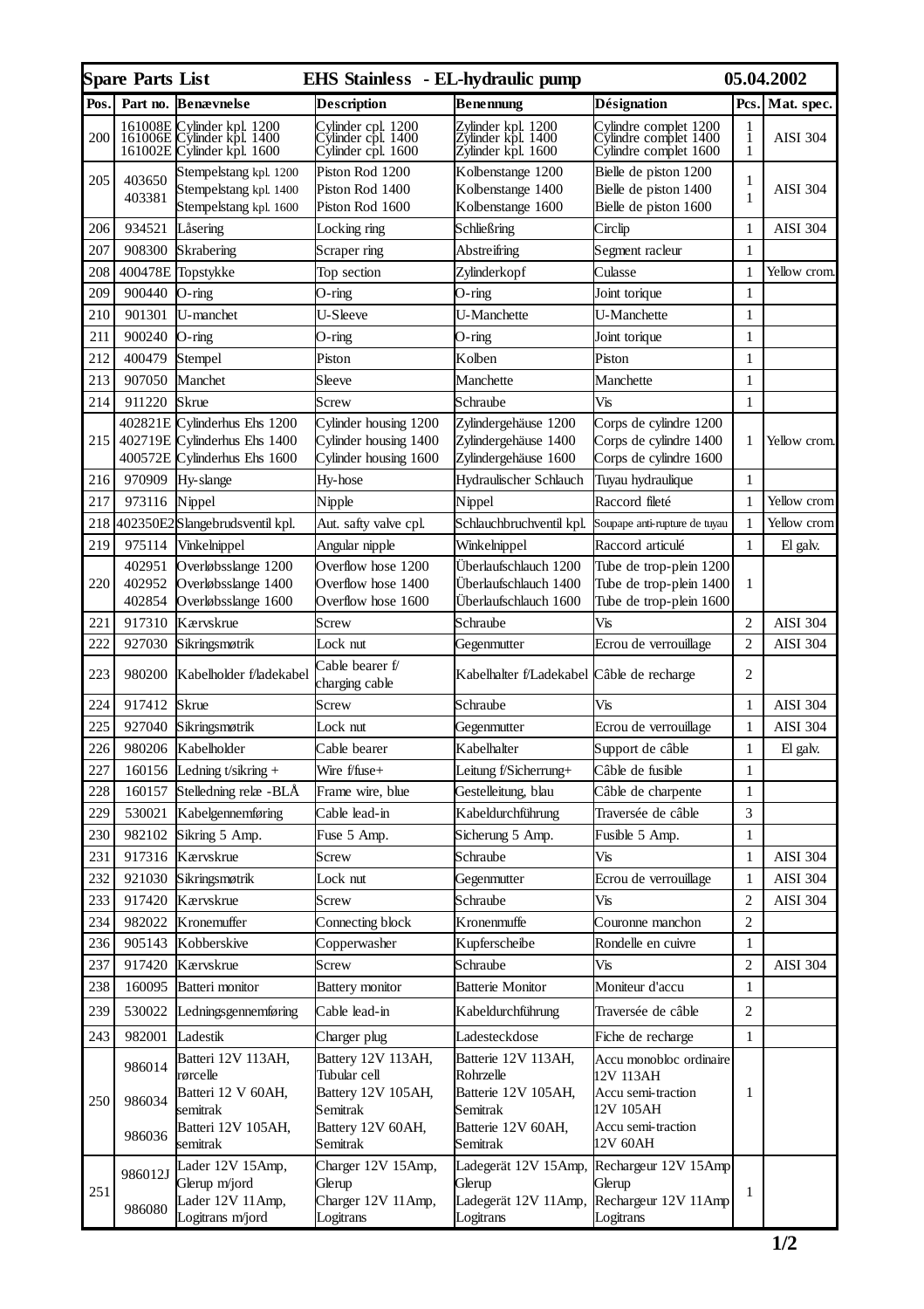